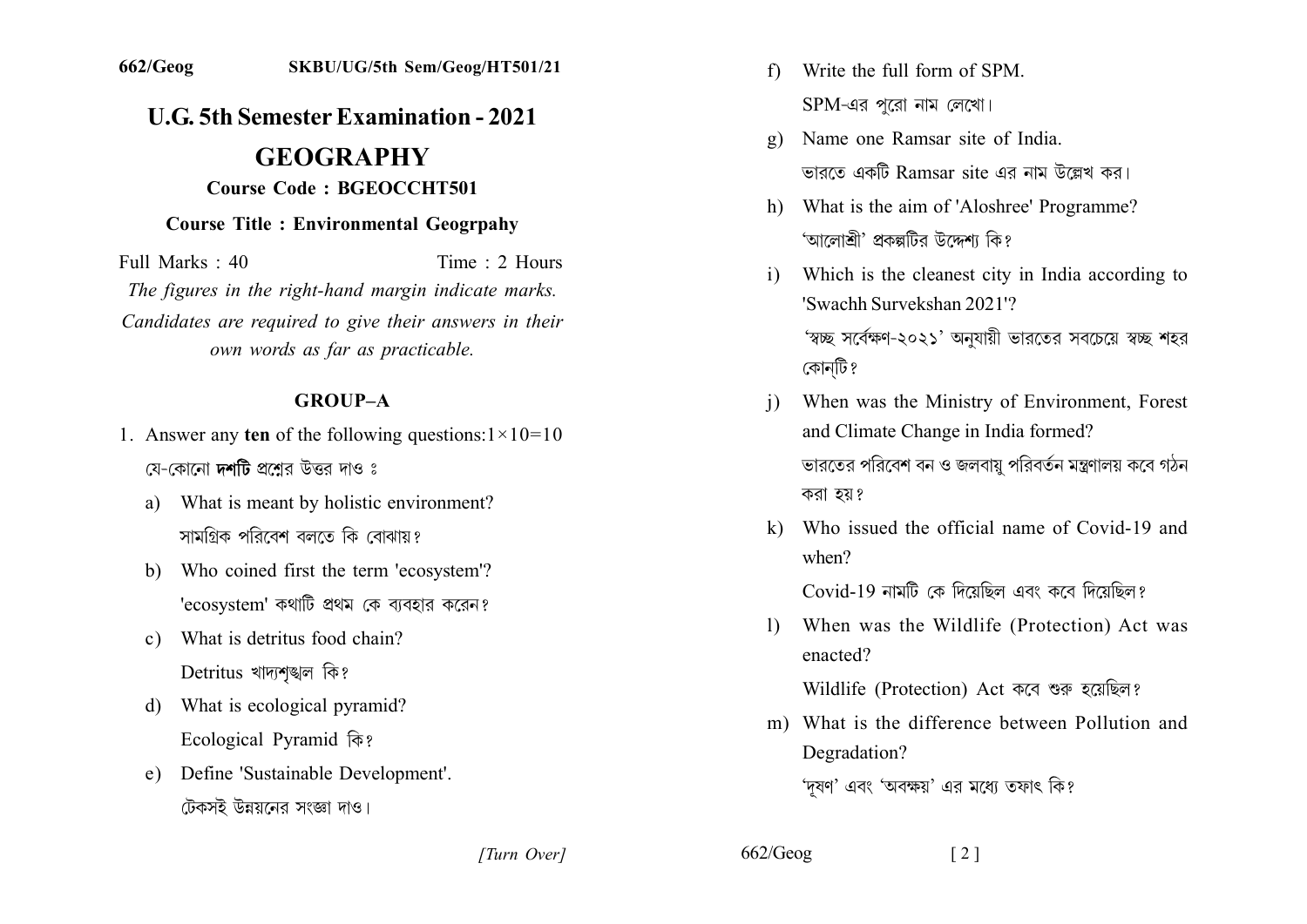- Name the main determinants of threat to  $n)$ biodiversity in the oceans. সামদ্রিক জীববৈচিত্রোর সতর্কীকরণের প্রধান নির্ধারকগুলি বলো।
- o) Write the full form of IPCC.  $\text{IPCC-} \bar{\mathfrak{A}}$  সম্পূর্ণ রূপ লেখো।

## **GROUP-B**

- 2. Answer any five of the following questions:  $2 \times 5 = 10$ যে-কোনো পাঁচটি প্রশ্নের উত্তর দাও ঃ
	- What are the components of the environment? a) পরিবেশের উপাদানগুলি কি কি?
	- b) Name two endangered species of animals in India. ভারতে দটি বিপন্ন প্রজাতির প্রাণীর নাম লেখো।
	- c) Who is popularly known as the "Encyclopedia of Forests" in India? ভারতে কে 'বন বিশ্বকোষ' নামে পরিচিত?
	- What do you mean by EIA? d)  $EIA$  বলতে কি বোঝো?
	- e) What are Multilateral Environmental Agreements? বহুপাক্ষিক পরিবেশগত চক্তি বলতে কি বোঝো?
	- How does an Ecosystem differ from a Community?  $f$ Ecosystem কিভাবে Community থেকে আলাদা?

 $\begin{bmatrix} 3 \end{bmatrix}$ 

- Why EPA is called 'Umbrella Act'?  $\mathfrak{g}$ ) EPA কেন 'Umbrella Act' নামে পরিচিত?
- $662/Geog$

h) How many colours are in Red Data Book and what information denote these colours? Red Data Book এর বিভিন্ন বর্ণগুলি কি কি এবং তারা কি

কি তথ্য নির্দেশ করে?

## **GROUP-C**

- 3. Answer any two of the following questions:  $5 \times 2 = 10$ যে-কোনো দটি প্রশ্নের উত্তর দাও ঃ
	- a) What are the different approaches to environmental studies? পরিবেশ বিদ্যা অধ্যায়নের বিভিন্ন পন্থাগুলি কি কি?
	- b) Write on the International Legal Efforts to control Ozone Depletion.

Ozone ক্ষয়রোধ বিষয়ে আর্ন্তজাতিক আইনি প্রচেষ্টাগুলি লেখো।

c) Differentiate between Food Web and Food Chain. Food Web এবং Food Chain এর মধ্যে পার্থকা নির্ণয় করো।

## **GROUP-D**

4. Answer any one of the following questions:

 $10 \times 1 = 10$ 

- য়ে-কোনো **একটি** প্রশ্নের উত্তর দাও ঃ
- Discuss about the causes and effects of air  $\mathbf{a}$ pollution in India.

 $\lceil 4 \rceil$ 

ভারতে বায়দষণের কারণ ও প্রভাব সম্পর্কে আলোচনা কর।

 $662/Geog$